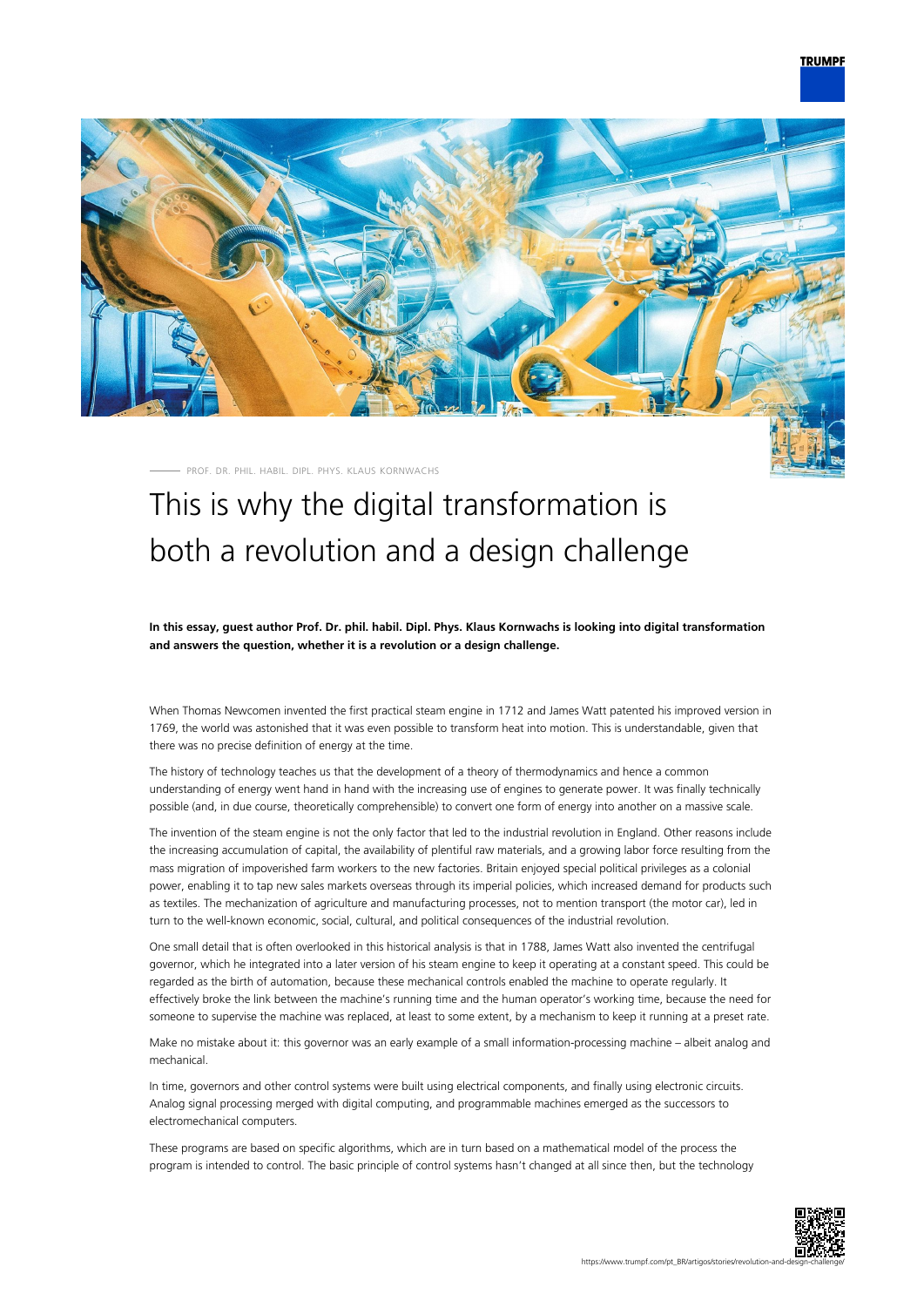

The most complex solutions currently envisioned are smart, model-based, self-regulating systems that control an entire process chain – from product design and manufacture to end-of-life disposal. They also support communication and service functions and can be used in the power grid to balance supply and demand, especially in connection with volatile renewable energy sources.

## **Autonomous systems**

**»**

Today, we use the term "autonomous systems" to refer to all kinds of highly automated structures, robots, industrial plants, self-driving cars, connected household appliances, and even autonomous weapons systems. These are controlled in principle by extremely complex, intermeshed data processing networks; yet strictly speaking, they are all still controls or governors, as they derive their target values from past measurements. They learn from their own experience, i.e. from a mathematical analysis of collected measurement data, or in other words their recorded system history. This development is more than just an evolutionary process in which performance increases with each new generation of technology – it's more a case of automating automation.

## **Digitalization is a process of social renewal that offers immense scope for positive change.**

Prof. Dr. phil. habil. Dipl. Phys. Klaus Kornwachs, Physicist and technology philosopher

#### **Digitalization isn't limited to technology**

Technological change affects our organizational structures and the way we manage our resources. On the other hand, our social, legal and economic infrastructures have a certain impact on technological developments.

Many aspects of our social lives, political processes, and business activities are already controlled by algorithms. Despite their alleged capacity for learning from experience, and their ability to draw actionable conclusions from an analysis of previously collected data, the fact remains that they are written by humans. Algorithm designers deliberately gave them the ability to learn so they could relieve us of routine chores, while remaining within a set range of parameters.

The designers created models of the processes to be controlled by these algorithms, including business models. These algorithms could even be described as the ultimate incarnation of theories of business management and organization, just as algorithms used in a technical context need to reflect functional theories if they are to be effective. As a result, these theories have a huge impact on the way processes are implemented in the real world and the way we conduct our lives. But theories can go only so far.

This gives rise to two more questions, namely, whether such systematic processes are reversible, and who has the power to shape the outcome. Because it's no longer a question of whether autonomous systems are "doable" in the long or short term. The more important point is whether we really want this, and if so, what types of systems, their degree of autonomy, and how we foresee their functionality and usefulness. This is the design challenge.

Fears of a revolution won't be calmed by facile statements of appeasement. And it doesn't help that Industry 4.0 is described by insiders using warlike terms.

A better approach would be to describe digitalization as a process of social renewal that offers immense scope for positive change. This gives us the liberty to try out many different solutions, in the assurance that nothing is fixed and, as in science, most processes are reversible; the people who write the algorithms live in the real world and can design functionalities to match almost any situation.

Just as scientific theories are not immutable and last only until they are proven wrong, technology and the algorithms used to control and manage organizational processes are right only until failures prove otherwise. What we need is a well-balanced combination of courage and modesty to attack the hard challenge of implementing a digital transformation that will also transform society.

Reversibility is one thing, but shaping tomorrow's technology also requires a willingness to accept other participants, i.e. codetermination. Too many cooks spoil the broth, as the saying goes, but not if their skills improve the recipe. Obviously, the



**TRUMPF**